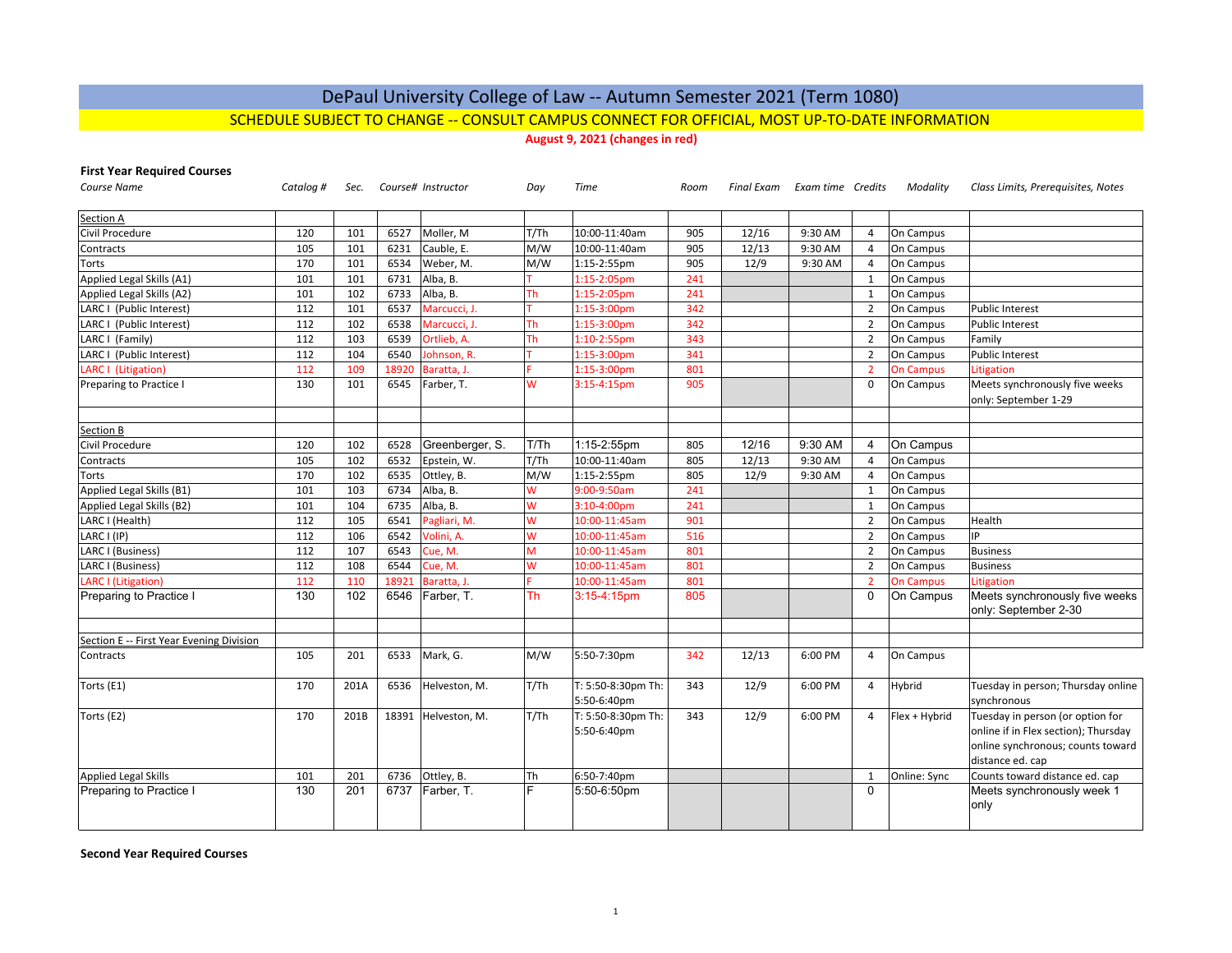| Section E -- Second Year Evening Division |     |     |                            |      |             |     |       |         |           |                                             |
|-------------------------------------------|-----|-----|----------------------------|------|-------------|-----|-------|---------|-----------|---------------------------------------------|
| Criminal Law                              | 506 | 201 | 6550 Malempati, S. [NEW] M |      | 5:50-8:30pm | 901 | 12/14 | 6:00 PM | On Campus |                                             |
|                                           |     |     |                            |      |             |     |       |         |           |                                             |
| Property                                  | 160 | 201 | 6549 Kwall, R.             | T/Th | 5:50-7:30pm |     | 12/9  | 6:00 PM |           | Online: Sync Counts toward distance ed. cap |
| <b>LARC II</b>                            | 119 | 201 | 18295 Carlomango, N.       | IW   | 5:50-7:35pm | 901 |       |         | On Campus |                                             |
|                                           |     |     |                            |      |             |     |       |         |           |                                             |

## **Day Division LARC III Courses‐ FALL ONLY**

| <b>LARC III - Moot Court Society</b> | 115 | 101 | 6610 | Jarka, B.               |          | 3:00-5:00pm   | 804 |  |   | <b>On Campus</b>      | By permission only                   |
|--------------------------------------|-----|-----|------|-------------------------|----------|---------------|-----|--|---|-----------------------|--------------------------------------|
| <b>LARC III</b>                      | 115 | 102 | 6611 | Quinn, Sarah [NEW]      | <b>W</b> | 3:00-4:45pm   | 701 |  |   | <b>On Campus</b>      | limit 14                             |
| <b>LARC III</b>                      | 115 | 103 | 6612 | Hall-Jackson, C.        | <b>W</b> | 3:00-4:45pm   | 901 |  |   | <b>On Campus</b>      | limit 14; counts toward distance ed. |
|                                      |     |     |      |                         |          |               |     |  |   |                       | cap                                  |
| <b>LARC III</b>                      | 115 | 104 | 6613 | Rogina, M.              | lTh      | 3:00-4:45pm   | 701 |  | 3 | On Campus             | limit 14                             |
| <b>LARC III</b>                      | 115 | 105 | 6614 | Levy, S.                | lTh      | 3:00-4:45pm   | 801 |  |   | On Campus             | limit 14                             |
| <b>LARC III</b>                      | 115 | 106 | 6615 | Sheffield, Jon [NEW] Th |          | 3:00-4:45pm   |     |  |   | Online: Hybrid        | limit 14                             |
| <b>LARC III</b>                      | 115 | 107 |      | 6616 Shim, S.           |          | 10:00-11:45am |     |  |   | Online: Hybrid        | limit 14; counts toward distance ed. |
|                                      |     |     |      |                         |          |               |     |  |   |                       | cap                                  |
| <b>LARC III</b>                      | 115 | 108 | 6617 | Caesar, M.              |          | 1:15-3:00pm   | 701 |  |   | On Campus             | limit 14                             |
| LARC III                             | 115 | 201 | 6622 | Coleman, Khara          | <b>W</b> | 5:50-7:35pm   |     |  |   | Online: Hybrid        | limit 14; counts toward distance ed. |
|                                      |     |     |      | [NEW]                   |          |               |     |  |   |                       | cap                                  |
| <b>LARC III</b>                      | 115 | 202 | 6623 | <b>TBA</b>              | lTh      | 5:50-7:35pm   | 701 |  |   | On Campus             | limit 14                             |
| <b>LARC III</b>                      | 115 | 109 | 6618 | Khan, K.                | Th       | 3:00-4:45pm   |     |  | 3 | <b>Online: Hybrid</b> | limit 14; counts toward distance ed. |
|                                      |     |     |      |                         |          |               |     |  |   |                       | cap                                  |

#### **3YP Required Courses**

|                           | The following courses are open to students registered for the Third-Year-in-Practice Program. |     |      |               |            |  |  |  |            |                     |
|---------------------------|-----------------------------------------------------------------------------------------------|-----|------|---------------|------------|--|--|--|------------|---------------------|
| <b>3YP Seminar</b>        | 960                                                                                           | 101 | 6556 | Rodriguez, D. | <b>TBA</b> |  |  |  | <b>TBA</b> | Dermission required |
| Intensive Field Placement | 961                                                                                           | 101 | 6557 | Rodriguez, D. |            |  |  |  |            | permission required |

| <b>Elective Courses</b>    |           |                 |      |                     |      |                  |      |            |                   |               |                                      |
|----------------------------|-----------|-----------------|------|---------------------|------|------------------|------|------------|-------------------|---------------|--------------------------------------|
| Course Name                | Catalog # | Sec.            |      | Course# Professor   | Day  | Time             | Room | Final Exam | Exam time Credits | Modality      | Class Limits, Prerequisites, Notes   |
|                            |           |                 |      |                     |      |                  |      |            |                   |               |                                      |
| Administrative Law         | 508       | 101             | 6558 | Franklin, D.        | T/Th | 10:30-11:45 am   | 903  | take home  |                   | On Campus     |                                      |
| Administrative Law         | 508       | 102             |      | 18321 Sarnoff, J.   |      |                  |      | take home  |                   | Online: Async | limit 50; counts toward distance ed. |
|                            |           |                 |      |                     |      |                  |      |            |                   |               | cap                                  |
| Advanced Civil Procedure   | 220       | 101             |      | 18322 Moller, M.    | T/Th | 1:15-2:30pm      | 804  | 12/7       | 1:30 PM           | On Campus     |                                      |
| Art and the Law            | 535       | 10 <sup>1</sup> | 6559 | Gerstenblith, P.    | M/W  | $1:15 - 2:30$ pm | 516  | take home  |                   | On Campus     |                                      |
| Bankruptcy                 | 415       | 10 <sup>1</sup> |      | 18323 Resnicoff, S. | M/W  | 9:00-10:15am     | 804  | 12/10      | 9:30 AM           | On Campus     |                                      |
| Bar Passage: 2L Strategies | 252       | 101             | 6626 | Kleppetsch, J.      |      | 10:00-11:45am    | 901  |            |                   | On Campus     | By permission only; students must    |
|                            |           |                 |      |                     |      |                  |      |            |                   |               | also enroll in Evidence 410, Section |
|                            |           |                 |      |                     |      |                  |      |            |                   |               | 101; contact Prof. Kleppetsch for    |
|                            |           |                 |      |                     |      |                  |      |            |                   |               | permission                           |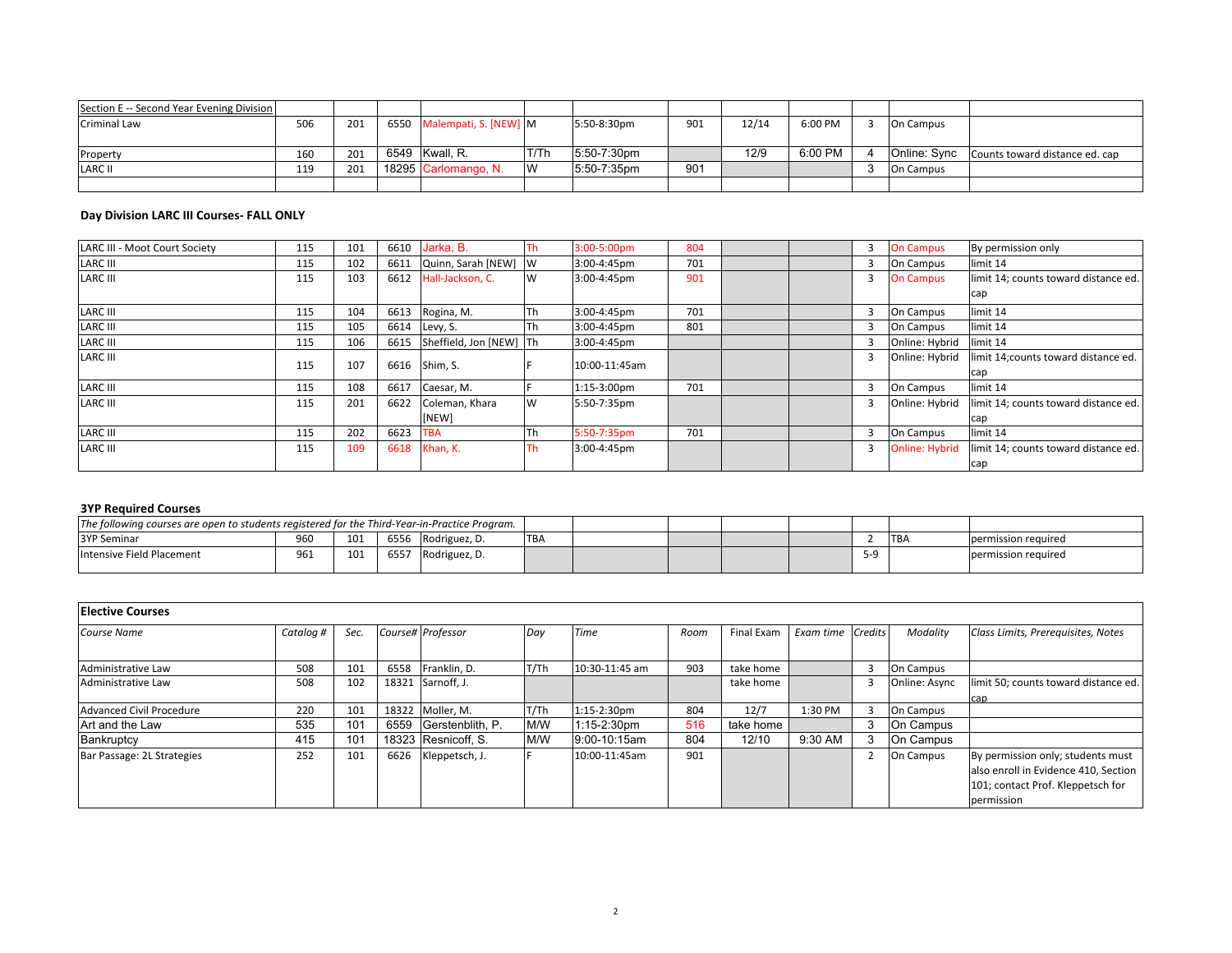| Bar Passage: Performance Test                  | 253 | 101 | 6690  | Kleppetsch, J.      |            | 1:15-3:00pm   | 903  |            |         | $\overline{2}$ | On Campus           | By permission only; fulfills good                      |
|------------------------------------------------|-----|-----|-------|---------------------|------------|---------------|------|------------|---------|----------------|---------------------|--------------------------------------------------------|
| <b>Strategies</b>                              |     |     |       |                     |            |               |      |            |         |                |                     | standing requirements; 3L/4L                           |
|                                                |     |     |       |                     |            |               |      |            |         |                |                     | standing; contact Prof. Kleppetsch                     |
|                                                |     |     |       |                     |            |               |      |            |         |                |                     | for permission                                         |
| <b>Business Organizations</b>                  | 102 | 101 | 6560  | Mark, G.            | M/W        | 10:00-11:40am | 805  | 12/14      | 9:30 AM | 4              | On Campus           |                                                        |
| Civil Rights                                   | 503 | 101 | 18324 | Weber, M.           | M/W        | 10:30-11:45am | 804  | 12/8       | 9:30 AM | 3              | On Campus           |                                                        |
| Copyright Law                                  | 344 | 101 | 18325 | Livingston, M.      | M/W        | 3:00-4:15pm   | 804  | 12/15      | 1:30 PM | $\overline{3}$ | On Campus           |                                                        |
| Criminal Procedure I                           | 518 | 101 | 6561  | Malempati, S. [NEW] | M/W        | 1:15-2:30pm   | 903  | <b>TBA</b> |         | $\overline{3}$ | <b>On Campus</b>    |                                                        |
| Data Privacy Law: US & EU                      | 924 | 101 | 6709  | Volini, A.          |            |               |      | 12/13      | 6:00 PM | $\overline{2}$ | Online: Async       | Counts toward distance ed. cap                         |
| <b>Education Law &amp; Policy</b>              | 498 | 201 | 6562  | Koch, R.            | W          | 5:50-8:30pm   | 801  | paper      |         | $\overline{3}$ | On Campus           |                                                        |
| <b>Employment Discrimination</b>               | 202 | 101 | 18326 | Greenberger, S.     | T/Th       | 10:30-11:45am | 901  | 12/15      | 9:30 AM | 3              | On Campus           |                                                        |
| <b>Estate Planning</b>                         | 409 | 201 | 18561 | Shamash, S.         | W          | 5:50-8:30pm   | 904  | 12/8       | 6:00 PM | 3              | <b>On Campus</b>    | PR: Federal Tax (LAW 210 or LAW<br>212)                |
| Environmental Law                              | 444 | 101 | 6563  | Kellman, B.         | M/W        | 10:30-11:45am |      | 12/14      | 9:30 AM | 3              | Online: Sync        |                                                        |
| Evidence                                       | 410 | 101 | 6564  | Wolfson, W.         | M/W        | 1:15-2:30pm   | 241  | 12/8       | 1:30 PM | 3              | On Campus           |                                                        |
| <b>Family Law</b>                              | 509 | 101 | 6566  | Kwall, R.           | M/W        | 4:15-5:30pm   |      | 12/10      | 1:30 PM | 3              | Online: Sync        | Counts toward distance ed. cap                         |
| <b>Federal Criminal Law</b>                    | 507 | 201 | 18327 | Goodman, L.         |            | 5:50-8:30pm   | 904  | 12/7       | 6:00 PM | 3              | On Campus           | PR: Criminal Law (LAW 506) and<br>Crim Pro I (LAW 518) |
| ederal Income Taxation                         | 210 | 101 | 6567  | Cauble, E.          | M/W        | 3:00-4:15pm   | 803  | 12/7       | 1:30 PM | 3              | On Campus           |                                                        |
| First Amendment                                | 477 | 101 | 6710  | Franklin, D.        | T/Th       | 1:15-2:30pm   | 905  | take home  |         | 3              | On Campus           |                                                        |
| ood & Drug Law                                 | 728 | 101 | 6723  | Bassan, S.          | Th         | 10:30-11:45am | 801  | take home  |         | 3              | Hybrid              | Counts toward distance ed. cap                         |
| Health Care Fraud & Abuse                      | 719 | 201 | 6568  | Schostock, K.       |            | 5:50-8:30pm   |      | paper      |         | 3              | Online: Hybrid      | Counts toward distance ed. cap                         |
| Health Policy and the Law                      | 706 | 101 | 6569  | Epstein, W.         | T/Th       | 1:15-2:30pm   | 803  | take home  |         | 3              | On Campus           |                                                        |
| mmigration Law                                 | 516 | 101 | 6570  | Tirres, A.          | Th         | 10:30-11:45am | 804  | take home  |         | $\overline{3}$ | Hybrid              | Counts toward distance ed. cap                         |
| nformation Security Management                 | 920 | 101 | 6678  | Reeder, T.          |            |               |      | <b>CDM</b> |         | $\overline{2}$ | Online: Async       | Limit 5: Cross-listed with CSEC                        |
|                                                |     |     |       |                     |            |               |      |            |         |                |                     | 440-702; meets according to                            |
|                                                |     |     |       |                     |            |               |      |            |         |                |                     | quarter schedule; counts toward                        |
|                                                |     |     |       |                     |            |               |      |            |         |                |                     | distance ed. cap                                       |
| nsurance Law                                   | 462 | 101 | 18334 | Helveston, M.       | T/Th       | 1:15-2:30pm   | 344  | 12/9       | 1:30 PM | 3              | On Campus           |                                                        |
| nternational Business Transactions             | 448 | 101 | 6658  | Friedland, J.       | T/Th       | 10:30-11:45am | 701  | take home  |         | $\overline{3}$ | On Campus           | PR: Business Organizations                             |
| nternational Criminal Law                      | 513 | 101 | 6571  | Kellman, B.         | M/W        | 1:15-2:30pm   | 701  | 12/13      | 1:30 PM | $\overline{3}$ | <b>Online: Sync</b> |                                                        |
| nternet Law                                    | 341 | 101 | 18385 | Grynberg, M.        |            |               |      | take home  |         | 3              | Online: Async       | limit 45; counts toward distance ed.                   |
|                                                |     |     |       |                     |            |               |      |            |         |                |                     | cap                                                    |
| ntroduction to Programming                     | 922 | 201 | 6694  | Dellabetta, B.      | Th         | 5:45-9:00pm   | 1510 | <b>CDM</b> |         | $\overline{2}$ | <b>On Campus</b>    | limit 3; course takes place through                    |
|                                                |     |     |       |                     |            |               |      |            |         |                |                     | CDM class CSC 401-701; meets                           |
|                                                |     |     |       |                     |            |               |      |            |         |                |                     | according to quarter schedule;                         |
|                                                |     |     |       |                     |            |               |      |            |         |                |                     | PERMISSION REQUIRED FROM<br><b>DEAN TIRRES</b>         |
| Juvenile Justice                               | 313 | 201 |       | 18386 Lewis, T.     | М          | 5:50-8:30pm   | 903  | take home  |         | 3              | On Campus           |                                                        |
| aw of Financial Institutions                   | 463 | 404 | 6729  | Peavy, M.           | <b>M/W</b> | 4:30-5:45pm   | 241  | take home  |         | $\overline{3}$ | <b>Jn Campus</b>    | <b>CLASS CANCELLED</b>                                 |
| egal Profession                                | 481 | 201 | 6573  | Resnicoff, S.       | Th         | 5:50-8:30pm   | 805  | 12/9       | 6:00 PM | $\overline{3}$ | On Campus           |                                                        |
| egal Responsibilities in Information           | 923 | 101 | 6679  | Heart, K.           |            |               |      | CDM        |         | $\overline{2}$ | Online: Async       | Limit 10; Cross-listed with IS 482-                    |
| Technology                                     |     |     |       |                     |            |               |      |            |         |                |                     | 720; Meets according to quarter                        |
|                                                |     |     |       |                     |            |               |      |            |         |                |                     | schedule; counts toward distance                       |
|                                                |     |     |       |                     |            |               |      |            |         |                |                     | ed. cap                                                |
| <b>Music Transactions: Representing Talent</b> | 293 | 201 | 6730  | Becker, J.          | Tu         | 5:50-8:30pm   | 903  | 12/8       | 6:00 PM | 3              | On Campus           |                                                        |
|                                                |     |     |       |                     |            |               |      |            |         |                |                     |                                                        |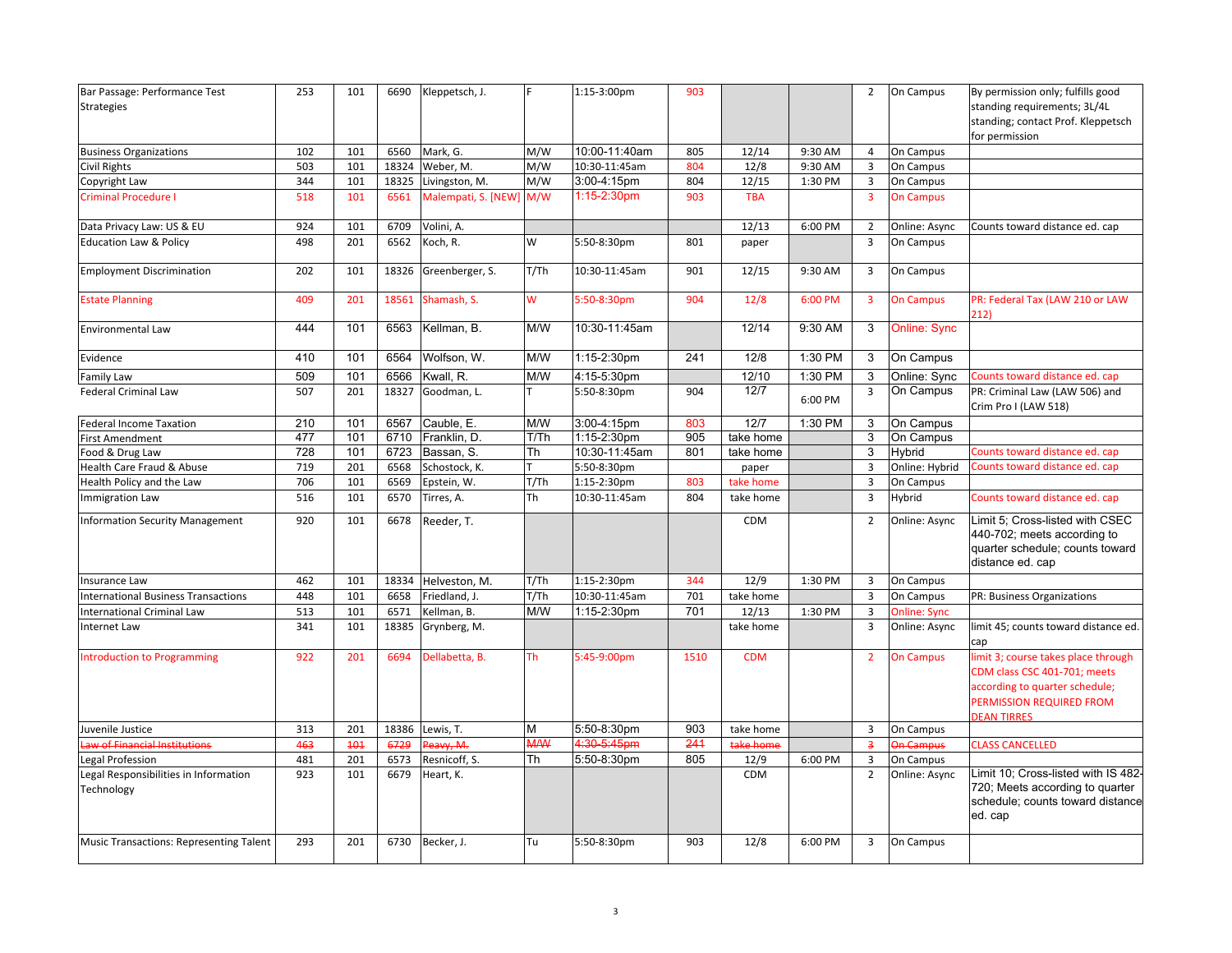| Partnership Taxation                                                | 620 | 101 | 18388 | Friedland, J.     | T/Th      | 1:15-2:30pm   | 701    | 12/16     | 1:30 PM |   | On Campus           | PR: Federal Tax                                                                                             |
|---------------------------------------------------------------------|-----|-----|-------|-------------------|-----------|---------------|--------|-----------|---------|---|---------------------|-------------------------------------------------------------------------------------------------------------|
| Patent Law                                                          | 447 | 101 | 6574  | Sarnoff, J.       |           |               |        | take home |         |   | Online: Async       | Counts toward distance ed. cap                                                                              |
| Poverty Law                                                         | 546 | 201 | 6628  | Chapman, C.       | M         | 5:50-8:30pm   | 803    | paper     |         | 3 | On Campus           |                                                                                                             |
| Products Liability                                                  | 505 | 201 | 18389 | Sandler, S.       | <b>Th</b> | 5:50-8:30pm   | 903    | take home |         | 3 | On Campus           |                                                                                                             |
| Privacy Law                                                         | 335 | 404 | 6575  | Hermann, D.       | 7/Th      | 10:30-11:45am | 546    | take home |         |   | <b>On Campus</b>    | <b>COURSE CANCELLED</b>                                                                                     |
| Race, Racism, & US Law                                              | 501 | 101 | 6576  | Jefferson-Bullock | M         | 5:50-8:30pm   | Online | take home |         |   | <b>Online: Sync</b> |                                                                                                             |
| <b>Real Estate Transactions</b>                                     | 420 | 101 | 6629  | Gutiontov, E.     | M/W       | 3:00-4:15pm   | 904    | 12/13     | 1:30 PM | 3 | On Campus           | limit 45                                                                                                    |
| <b>Secured Transactions</b>                                         | 305 | 101 | 6715  | Livingston, M.    |           |               |        | 12/15     | 6:00 PM |   | Online: Async       | limit 45; counts toward distance ed.<br>cap                                                                 |
| Sex, Gender, and the Law                                            | 206 | 404 | 6577  | Hermann, D.       | H         | 1:15 2:30pm   | 801    | take home |         |   | On Campus           | <b>COURSE CANCELLED</b>                                                                                     |
| Special Topics in the Law: COVID-19 and<br><b>Public Health Law</b> | 301 | 101 | 6696  | Stavroulaki, T.   | M         | 10:00-11:40am | 901    | take home |         |   | On Campus           |                                                                                                             |
| Trademark and Unfair Competition Law                                | 271 | 101 | 6578  | Grynberg, M.      | T/Th      | 10:30-11:45am | 242    | 12/10     | 9:30 AM | 3 | On Campus           |                                                                                                             |
| U.S. Foreign Relations Law                                          | 230 | 201 | 6719  | Coll, A.          | Tu        | 5:50-8:30pm   | 804    | 12/14     | 6:00 PM | Е | On Campus           |                                                                                                             |
| Wills & Trusts                                                      | 308 | 101 | 6579  | Gerstenblith, P.  |           |               |        | take home |         |   | Online: Async       | limit 45; counts toward distance ed.<br>cap                                                                 |
| Wills & Trusts                                                      | 308 | 102 | 18390 | Gerstenblith, P.  | M/W       | 10:30-11:45am | 904    | 12/15     | 9:30 AM |   | On Campus           |                                                                                                             |
| Women's Human Rights Under Int'l Law                                | 258 | 101 | 6720  | Ward, E.          | T/Th      | 1:15-2:30pm   | 901    | paper     |         | 3 | On Campus           | limit 20; students in this section will<br>write a shorter paper and NOT<br>receive advanced writing credit |

#### **Seminars and Legal Drafting Courses**

All JD students are required to take an approved upper-level writing course, in addition to LARC I, II, and III. The advanced writing curriculum includes courses in legal drafting, advanced legal research and judicial and scholarly writing. Seminars are discussion-based courses and are capped at 20 students. Legal Drafting courses are capped at 14 students. Courses offered this semester that meet the Advanced Writing Requirement are listed *below.*

| <b>Course Name</b>                   | Catalog # | Sec. |      | Course# Professor      | Day        | <b>Time</b>           | Room | Final Exam | Exam time | Credit | Modality              | Class Limits, Prerequisites, Notes      |
|--------------------------------------|-----------|------|------|------------------------|------------|-----------------------|------|------------|-----------|--------|-----------------------|-----------------------------------------|
| Drafting: Civil Litigation           | 455       | 101  | 6630 | Lilly, L.              | Tu         | 3:00-4:45pm           | 242  |            |           |        | On Campus             | limit 14                                |
| Drafting: Civil Litigation           | 455       | 201  | 6634 | Browne, V.             | Th         | 5:50-7:35pm           | 242  |            |           |        | On Campus             | limit 14                                |
| Drafting: Criminal Law               | 455       | 202  | 6635 | Betts, G.              |            | 5:50-7:35pm           | 801  |            |           |        | On Campus             | limit 14                                |
| Drafting: Family Law                 | 455       | 204  | 663  | Gilmore, C. [NEW]      | <b>ITh</b> | 5:50-7:35pm           | 804  |            |           |        | On Campus             | limit 14                                |
| Drafting: Art Market Transactions    | 455       | 102  | 6631 | Pannos, C.             | Th         | 3:00-4:45pm           | 904  |            |           |        | On Campus             | limit 14                                |
| <b>Drafting: Transactions</b>        | 455       | 103  | 6632 | Ganfield, D.           | Th         | 3:00-4:45pm           | 242  |            |           |        | On Campus             | limit 14                                |
| Drafting: Transactions               | 455       | 104  | 6633 | Moncada-Perkins, A. Th |            | 1:15-3:00pm           |      |            |           |        | Online: Hybrid        | limit 14; counts toward distance ed.    |
|                                      |           |      |      |                        |            |                       |      |            |           |        |                       | cap                                     |
| <b>Drafting: Transactions</b>        | 455       | 105  | 6725 | Salem, N. [NEW]        | W          | $1:15-3:00 \text{pm}$ |      |            |           |        | <b>Online: Hybrid</b> | limit 14; counts toward distance ed.    |
|                                      |           |      |      |                        |            |                       |      |            |           |        |                       | cap                                     |
| Women's Human Rights Under Int'l Law | 258       | 102  |      | 18292 Ward, E.         | T/Th       | 1:15-2:30pm           | 901  |            |           |        | On Campus             | limit 10; students in this section will |
|                                      |           |      |      |                        |            |                       |      |            |           |        |                       | write an extended paper and             |
|                                      |           |      |      |                        |            |                       |      |            |           |        |                       | receive advanced writing credit         |

## **Legal Clinics & Field Clinics**

Legal Clinic courses provide the opportunity for students to engage in direct client service under the close supervision of law faculty. Field Clinics provide the opportunity for students to engage in direct legal service supervision of a practicing attorney, combined with a classroom course covering subject-area doctrine taught by a practitioner. Enrollment is by instructor permission. For more information and to apply, go to *go.depaul.edu/LegalClinic. All clinics meet the Experiential Education requirement.*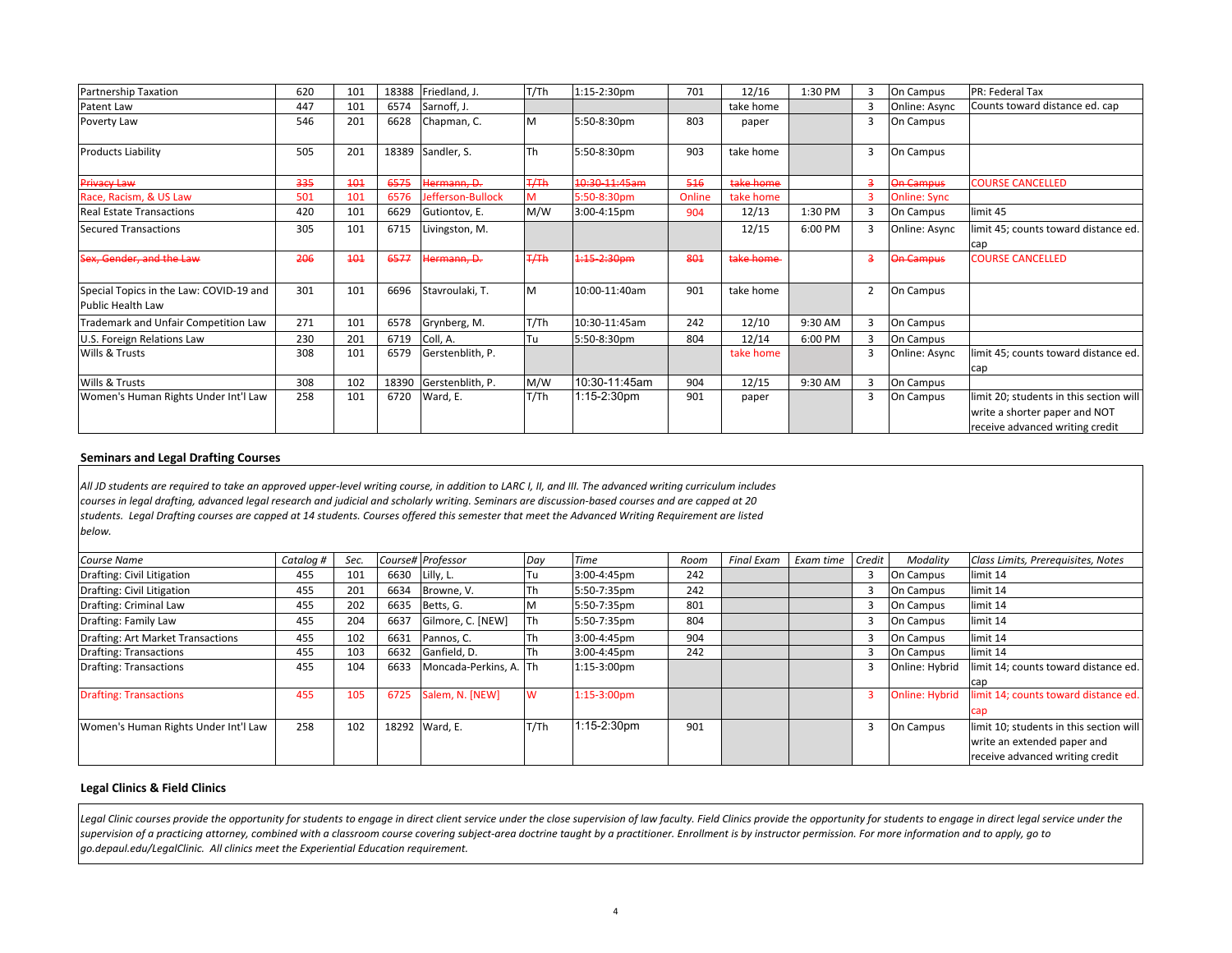| Course Name                                                             | Catalog # | Sec. |       | Course# Professor                      | Day       | <b>Time</b> | Room | <b>Final Exam</b> | Exam time | Credit                  | Modality  | Class Limits, Prerequisites, Notes                                                                          |
|-------------------------------------------------------------------------|-----------|------|-------|----------------------------------------|-----------|-------------|------|-------------------|-----------|-------------------------|-----------|-------------------------------------------------------------------------------------------------------------|
| Field Clinic Seminar: Civil Rights                                      | 566       | 202  | 6702  | Yarusso, A.                            | M         | 4:20-6:00pm | 516  |                   |           | 2                       | On Campus | limit 8; students must enroll in both<br>LAW 566 & LAW 567; permission<br>required                          |
| Field Clinic Practice: Civil Rights                                     | 567       | 202  | 6704  | Yarusso, A.                            |           |             |      |                   |           | $\overline{2}$          | On Campus | limit 8; students must enroll in both<br>LAW 566 & LAW 567; permission<br>required                          |
| Field Clinic Seminar: Family Law (2<br>semester)                        | 566       | 203  | 18291 | Mohr/Zielinski                         | <b>Th</b> | 3:00-4:40pm | 344  |                   |           | $\overline{2}$          | On Campus | limit 10; students must enroll in<br>both LAW 566 & LAW 567 for FULL<br>YEAR; permission required           |
| Field Clinic Practice: Family Law (2<br>semester)                       | 567       | 203  | 18290 | Mohr/Zielinski                         |           |             |      |                   |           | $\overline{2}$          | On Campus | limit 10; students must enroll in<br>both LAW 566 & LAW 567 for FULL<br>YEAR; permission required           |
| Field Clinic Seminar: Technology &<br><b>Intellectual Property Law</b>  | 566       | 201  | 6701  | Casimer, G.                            | <b>W</b>  | 5:50-7:30pm | 516  |                   |           | 2                       | On Campus | limit 8; students must enroll in both<br>LAW 566 & LAW 567; IP certificate;<br>permission required          |
| Field Clinic Practice: Technology &<br><b>Intellectual Property Law</b> | 567       | 201  | 6703  | Casimer, G.                            |           |             |      |                   |           | 3                       | On Campus | limit 8; students must enroll in both<br>LAW 566 & LAW 567; IP certificate;<br>permission required          |
| Legal Clinic I: Business Law (2 semester)                               | 429       | 101  | 6638  | Lawton/Wiser                           | T/Th      | 1:00-2:50pm | 516  |                   |           | $4(+4)$<br>in<br>spring | On Campus | limit 8; permission required;<br>students receive grade of R at end<br>of fall; final grade posted for both |
| Legal Clinic I: Civil Litigation & Health<br>Law Clinic                 | 429       | 102  | 6639  | Rodriguez, D. /<br>Davenport, E. [NEW] | lTu.      | 3:30-5:40pm | 516  |                   |           | 3                       | On Campus | limit 8; permission required                                                                                |
| Legal Clinic I: Criminal Appeals                                        | 429       | 201  | 6641  | Harrigan/Elizabeth<br>Botti [NEW]      | W         | 5:50-7:20pm | 701  |                   |           | 3                       | On Campus | limit 6-8; permission required                                                                              |
| Legal Clinic I: Adv. Criminal Appeals                                   | 429       | 203  | 6707  | Harrigan/Elizabeth<br>Botti [NEW]      | W         | 5:50-7:20pm | 701  |                   |           | 3                       | On Campus | limit 2; permission required                                                                                |
| Legal Clinic I: Croak Community Legal<br>Clinic (Civil)                 | 429       | 204  | 6728  | Baum, S.                               | W         | 3:20-5:00pm | 801  |                   |           | 3                       | On Campus | limit 6; permission required; civil<br>law focus                                                            |
| Legal Clinic I: Asylum & Immigration Law<br>Clinic                      | 429       | 103  | 6640  | Albiol/Fujimoto                        | <b>W</b>  | 3:30-5:40pm | 344  |                   |           | 4                       | On Campus | limit 8; permission required                                                                                |
| Legal Clinic I: Advanced Asylum &<br><b>Immigration Law Clinic</b>      | 429       | 105  | 6660  | Albiol/Fujimoto                        | W         | 3:30-5:40pm | 344  |                   |           | 4                       | On Campus | limit 8; permission required                                                                                |

## **Experiential Education Courses**

*Course*Catalog # Sec. Course# Professor | Day | Time | Room | Final Exam | Exam time | Credit | Modality | Class Limits, Prerequisites, Notes Advanced International Human Rights Law Practicum287 101 6644 Ward, E. T 3:00‐4:40pm 343 2 On Campus PR: LAW 286; two‐semester commitment; permission required **Advanced Legal Research**  Legal Research 555 101 6659 Hudson, A. Th 3:00‐5:30pm 901 3 On Campus Limit 20 Commercial Arbitration 453 201 18315 Marinello/Saltarelli Tu 3:00‐5:30pm 803 3 On Campus CLASS CANCELLED JD students matriculating Autumn 2016 or later must complete at least six (6) credit hours of experiential education courses, from the list of approved courses below. Students cannot add an experiential education course a *the first week of the semester. Note that clinical courses, listed above, and Externships, listed below, also meet the Experiential Education requirement.*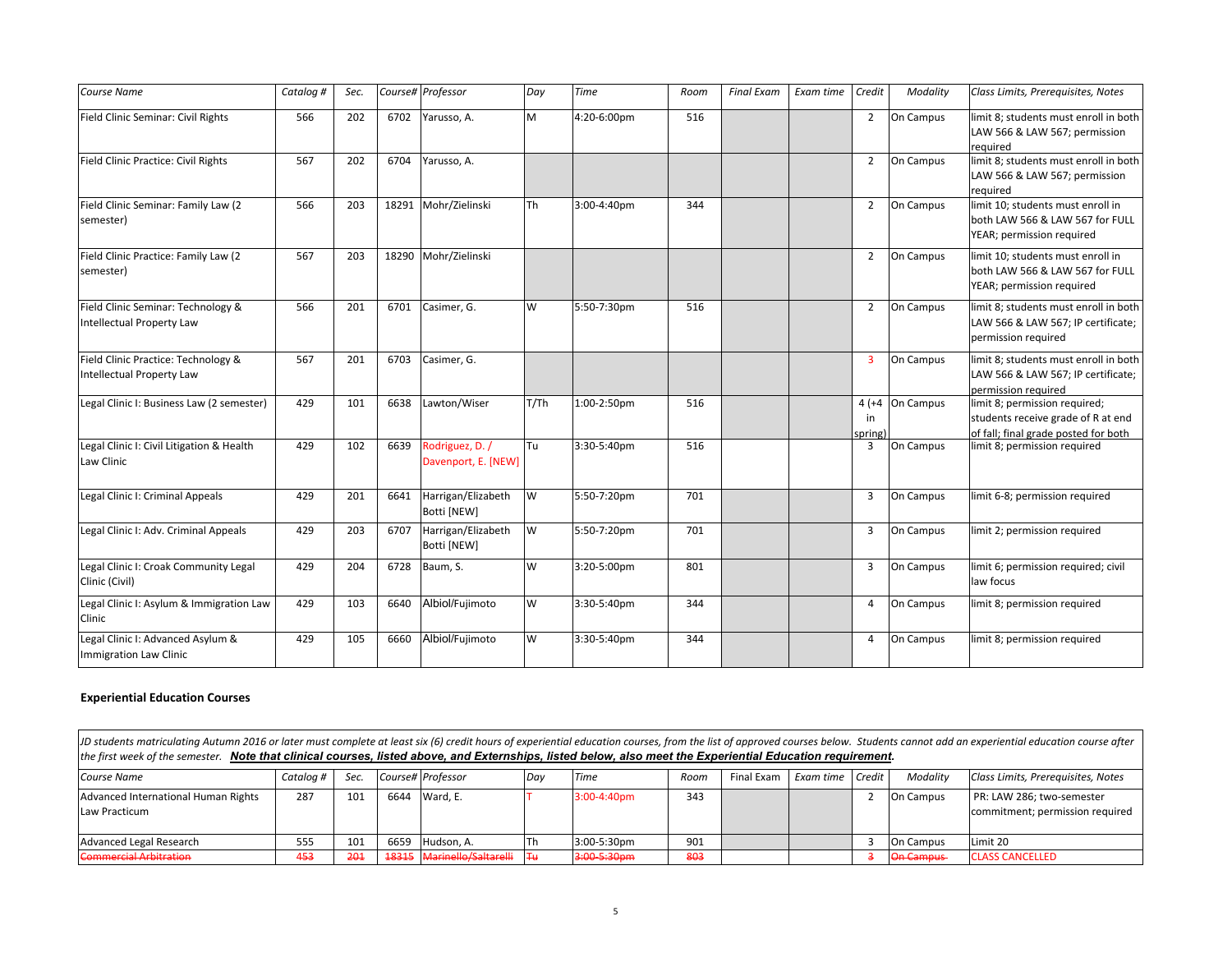| <b>Externship Seminar</b>                      | 564 | 201 | 6661  | Parker, K.                           | Th           | 5:50-7:20pm                                                | 801         |  | 1              | On Campus | (Private Firms and Business) Must<br>enroll in 524; Students will register<br>into sections according to field<br>assignment; seminar meets in<br>alternating weeks; pass/fail grading |
|------------------------------------------------|-----|-----|-------|--------------------------------------|--------------|------------------------------------------------------------|-------------|--|----------------|-----------|----------------------------------------------------------------------------------------------------------------------------------------------------------------------------------------|
| <b>Externship Seminar</b>                      | 564 | 202 | 6662  | Rodriguez, Sergio<br>[NEW]           | Th           | 5:50-7:20pm                                                | 516         |  | 1              | On Campus | (Public Interest) Must enroll in 524;<br>Students will register into sections<br>according to field assignment;<br>seminar meets in alternating<br>weeks; pass/fail grading            |
| <b>Externship Seminar</b>                      | 564 | 203 | 6663  | Appleby-Bhattacharjee, Th<br>S.[NEW] |              | 5:50-7:20pm                                                | 801         |  | $\mathbf{1}$   | On Campus | (Government Service) Must enroll<br>in 524; Students will register into<br>sections according to field<br>assignment; seminar meets in<br>alternating weeks; pass/fail grading         |
| <b>Externship Seminar</b>                      | 564 | 204 | 6664  | Bovia, L.                            | Th           | 5:50-7:20pm                                                | 516         |  | $\mathbf{1}$   | On Campus | (Judicial Clerkships) Must enroll in<br>524; Students will register into<br>sections according to field<br>assignment; seminar meets in<br>alternating weeks; pass/fail grading        |
| International Human Rights Law<br>Practicum    | 286 | 101 | 6646  | Ward, E.                             |              | 3:00-4:40pm                                                | 343         |  | 2              | On Campus | limit 10; two-semester<br>commitment; permission required                                                                                                                              |
| Litigation Lab                                 | 369 | 101 | 6653  | Clark, J.                            | Tu           | 3:00-5:40pm                                                | 632/633     |  | $\overline{3}$ | On Campus | permission required; limit 12                                                                                                                                                          |
| Litigation Strategies: Pre-Trial Civil         | 419 | 201 | 6647  | Nach, B.                             | W            | 5:50-8:30pm                                                | 631         |  | 3              | On Campus | limit 10; PR: Evidence                                                                                                                                                                 |
| Mediation                                      | 438 | 101 | 6649  | Dutenhaver, K.                       | Tu           | 3:00-5:30pm                                                | 344         |  | 3              | On Campus | limit 20                                                                                                                                                                               |
| <b>National Trial Team</b>                     | 538 | 201 | 6654  | Thomas, T.                           | Th/Sa/<br>Su | Th 5:50-8:30pm<br>Sa<br>Su<br>9:00-12:00pm<br>10:00-1:00pm | 632         |  | $\overline{3}$ | On Campus | permission required; PR or CR:<br>Evidence; class meets in-person on<br>Saturdays                                                                                                      |
| Negotiations                                   | 475 | 101 | 6650  | Morris, R.                           | Tu           | 3:00-5:30pm                                                | 701         |  | 3              | On Campus | limit 20                                                                                                                                                                               |
| Negotiations                                   | 475 | 201 | 6655  | Morris, R.                           | M            | 5:50-8:30pm                                                | 701         |  | $\overline{3}$ | On Campus | limit 20                                                                                                                                                                               |
| Patent and Trademark Searching                 | 246 | 201 | 18293 | Kaminecki, R.                        | Th           | 5:50-7:30pm                                                | 342         |  | $\overline{2}$ | On Campus | limit 20                                                                                                                                                                               |
| Prosecuting & Defending Criminal Cases         | 319 | 201 | 6727  | Loeb/Pugh                            | W            | 5:50-8:30pm                                                | 241         |  | 3              | On Campus | limit 12; PR: Evidence                                                                                                                                                                 |
| <b>Trial Advocacy I</b>                        | 450 | 201 | 6651  | Brosnahan/Staff                      | Tu           | 5:50-8:30pm                                                | 531/632/701 |  | $\overline{3}$ | On Campus | limit 36; PR: Evidence                                                                                                                                                                 |
| <b>Trial Advocacy II</b>                       | 312 | 202 | 6657  | Leopold, V.                          | W            | 5:50-8:30pm                                                | 632         |  | $\overline{3}$ | On Campus | limit 10; PR: Evidence and<br>Trial Ad I                                                                                                                                               |
| Trial Advocacy II: Persuasive<br>Communication | 312 | 201 | 6652  | MacCarthy, T.                        | M            | 5:50-8:30pm                                                | 632         |  | 3              | On Campus | limit 10; PR: Evidence and<br>Trial Ad I                                                                                                                                               |

#### **Intra‐Curricular Activities,**

A JD student not in the 3YP Program may earn a maximum of 12 credit hours for non-classroom courses. The offerings below count towards this non*classroom credit limit. Students must receive permission from the appropriate supervisor to register.*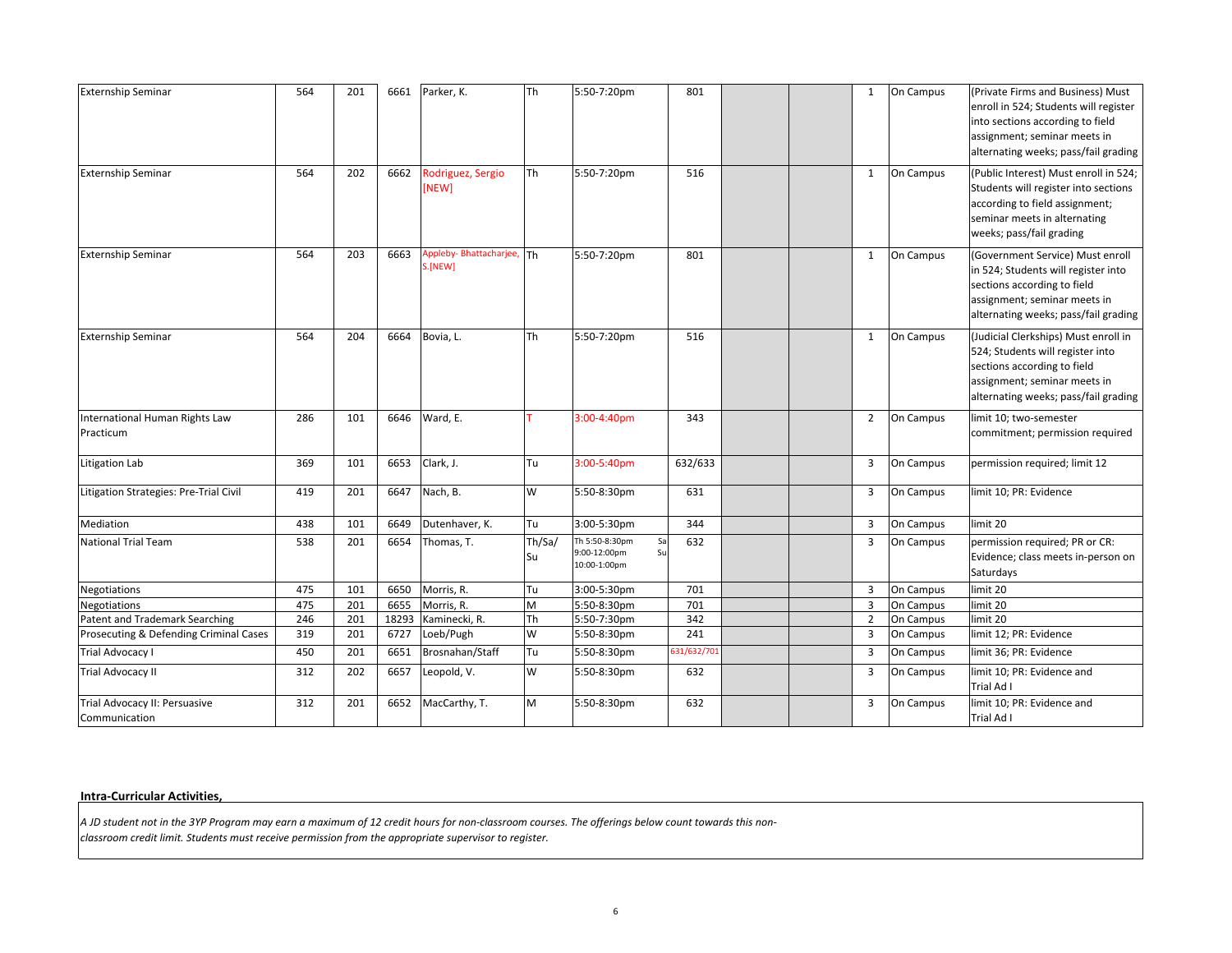| <b>Course Name</b>                    | Catalog # | Sec. |      | Course# Professor | Credits        | <b>Notes</b>                                   |
|---------------------------------------|-----------|------|------|-------------------|----------------|------------------------------------------------|
| <b>ASP Teaching Assist.</b>           | 224       | 101  | 6580 | Alba, B.          |                |                                                |
| <b>ASP Teaching Assist.</b>           | 224       | 102  | 6581 | Alba, B.          | $\mathfrak{p}$ |                                                |
| Bus.& Commercial Law J. Editorial Bd. | 303       | 101  | 6582 | Cauble, E.        | $1 - 2$        |                                                |
| DePaul Law Review Editorial Bd.       | 204       | 101  | 6584 | Mark, G.          | $1 - 3$        |                                                |
| <b>Externship Program</b>             | 524       | 101  | 6587 |                   |                | 2 Must enroll in LAW<br>564                    |
| <b>Externship Program</b>             | 524       | 102  | 6588 |                   |                | 3 Must enroll in LAW<br>564                    |
| <b>Externship Program</b>             | 524       | 103  | 6665 |                   |                | 4 Must enroll in LAW<br>564                    |
| <b>General Teaching Assistant</b>     | 298       | 101  | 6589 | by professor      | $1 - 2$        |                                                |
| <b>Guided Research</b>                | 411       | 101  | 6591 | by professor      | 1              |                                                |
| <b>Guided Research</b>                | 411       | 102  | 6592 | by professor      | $\mathfrak z$  |                                                |
| Independent Study                     | 428       | 101  | 6593 | by professor      | 3              |                                                |
| J. Art Technology & IP Editorial Bd.  | 336       | 101  | 6594 | Gerstenblith, P.  | $1 - 2$        |                                                |
| J. for Social Justice                 | 217       | 101  | 6596 | Tirres, A.        | $1 - 2$        |                                                |
| J. of Health Care Law Editorial Bd.   | 436       | 101  | 6599 | Helveston, M      | $1 - 2$        |                                                |
| <b>LARC Teaching Asst.</b>            | 114       | 101  | 6601 | Pagliari, M.      |                |                                                |
| <b>LARC Teaching Asst.</b>            | 114       | 102  | 6754 | Pagliari, M.      | 2              |                                                |
| National Moot Court Competition       | 536       | 101  | 6602 | Pagliari, M.      |                | 2 Enroll in semester<br>in which<br>competing. |
| Sports Law Journal                    | 236       | 101  | 6603 | Helveston, M.     | $1\vert$       |                                                |

### **Study Abroad & International Exchange Programs**

The College of Law offers a variety of international exchanges, practicums and study abroad opportunities. For more details *and application information for the individual programs, see*

*http://www.law.depaul.edu/academics/study\_abroad/default.asp.*

| Foreign Study Abroad - Madrid, Spain   | 559 | 101 | 6604 | Coll          |  |
|----------------------------------------|-----|-----|------|---------------|--|
| Foreign Study Abroad - Vienna, Austria | 551 | 101 | 6605 | Friedland, J. |  |

#### **Instructions for Applying to Courses Requiring Permission**

For courses requiring permission, students must first contact the appropriate supervisor or instructor to apply. Detailed *information about some of the permission‐only courses is below.*

| Course Name                        | Instructor       | How to apply                                                                                          |
|------------------------------------|------------------|-------------------------------------------------------------------------------------------------------|
| Legal Clinics                      | Various          | https://law.depaul.edu/academics/experiential-learning/legal-clinics/Pages/default.aspx.              |
| <b>Externship Program</b>          | Wiser            | https://law.depaul.edu/academics/experiential-learning/field-placement-program/Pages/default.aspx     |
| <b>Externship Seminar</b>          | Wiser            | Permission will be granted with enrollment in Externship Program                                      |
| Litigation Lab                     | James Clark      | https://law.depaul.edu/academics/experiential-learning/professional-skills-courses/Pages/default.aspx |
| Bar Passage Strategies: 2L and MPT | Jamie Kleppetsch | Email Prof. Kleppetsch for available seats jkleppet@depaul.edu                                        |